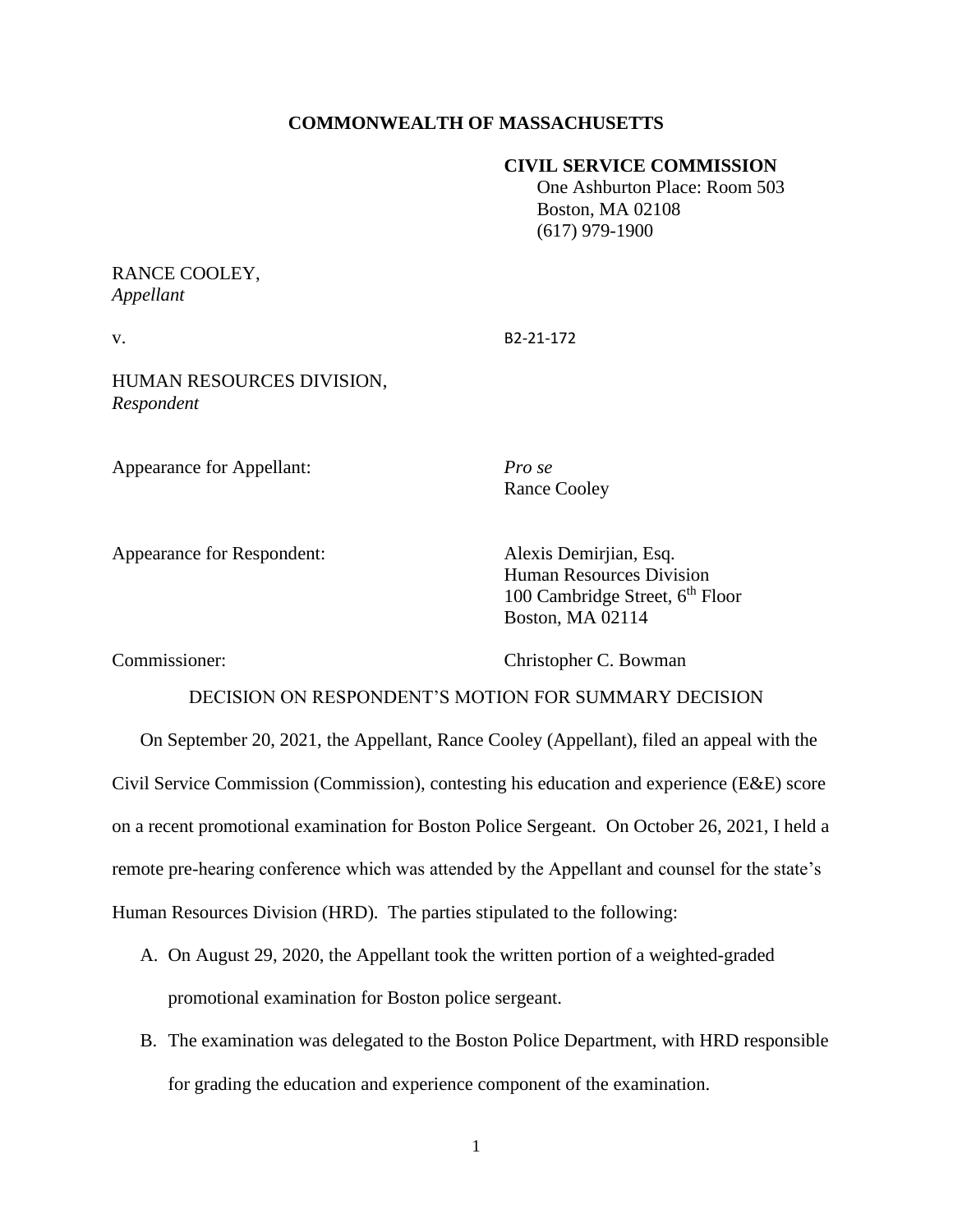- C. On August 13, 2021, the Appellant received his score from HRD, indicating that he had received 16.28 out of 20 possible E&E points and a total score of 85.
- D. An eligible list has subsequently been established and the Appellant is ranked 200<sup>th</sup>.
- E. The Appellant filed a timely appeal of his E&E score with HRD.
- F. HRD denied the Appellant's appeal and the Appellant filed a timely appeal with the Commission.

At the pre-hearing conference, counsel for HRD indicated that, when the Appellant completed his E&E component, he failed to list any of his experience. HRD, at some point, either before or during the appeal process, reviewed the Appellant's experience and credited the Appellant with what they believed to be the appropriate experience for relevant time periods, resulting in a score of 16.28 out of 20.

At the pre-hearing conference, the Appellant indicated that he did indeed list the experience that he should be given credit for and that he is unclear regarding how HRD went about allocating his experience among different questions. HRD agreed to review with the Appellant how his experience was allocated across various questions and report back to the Commission regarding the outcome of those discussions. HRD reported back to the Commission that the parties had met and that HRD and the Appellant were unable to come to a "consensus" regarding his E&E score. HRD's motion and the Appellant's reply followed.

HRD's motion details how, if HRD had relied solely on the Appellant's answers to the E&E questions, he would have received an E&E score of 14.06 and a total score of 83. Instead, as a result of the adjustments made by HRD, the Appellant's E&E score was adjusted upward to 16.28, giving the Appellant a total score of 85.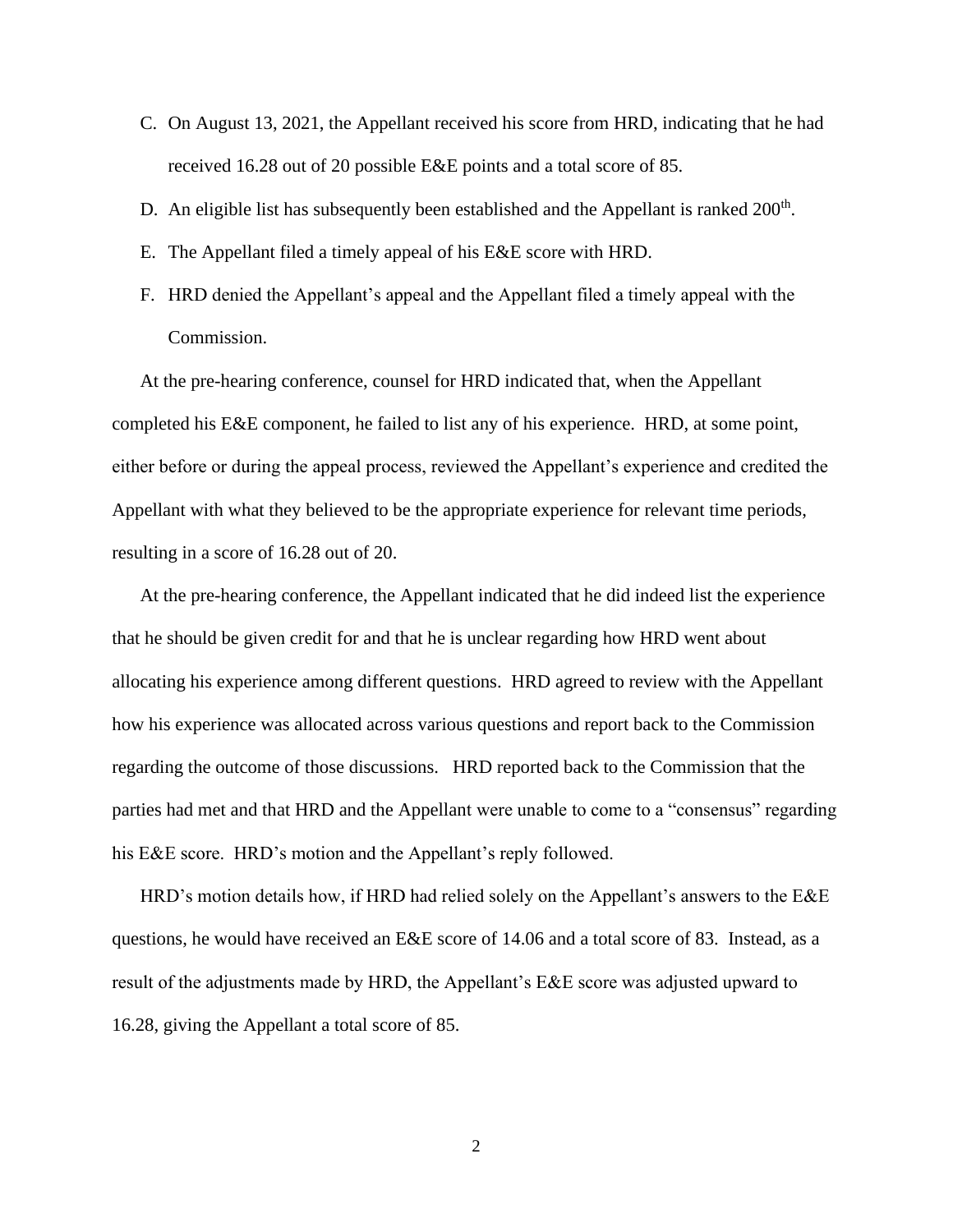The Appellant raises an entirely new issue in his response. Effectively, the Appellant is seeking to argue that the E&E portion of the examination should have included questions that would have given him additional credit for his prior experience in the field of social work. *Motion for Summary Decision Standard*

When a party is of the opinion there is no genuine issue of fact relating to all or part of a claim or defense and he or she is entitled to prevail as a matter of law, the party may move, with or without supporting affidavits, for summary decision on the claim or defense. 801 CMR 1.01(7)(h). These motions are decided under the well-recognized standards for summary disposition as a matter of law i.e., "viewing the evidence in the light most favorable to the nonmoving party", the substantial and credible evidence established that the non-moving party has "no reasonable expectation" of prevailing on at least one "essential element of the case", and has not presented evidence "plausibly suggesting" the existence of "specific facts" that could raise "above the speculative level" the existence of a material factual dispute requiring an evidentiary hearing. See e.g., Lydon v. Massachusetts Parole Board, 18 MCSR 216 (2005). Accord Milliken & Co., v. Duro Textiles LLC, [451 Mass. 547,](http://sll.gvpi.net/document.php?field=jd&value=sjcapp:451_mass._547) 550 n.6 (2008); Maimonides School v. Coles, 71 Mass. App. Ct. 240, 249, (2008). Post v. Belmont Country Club, Inc. 60 Mass. App. Ct. 645, 6460647 (2004). See also Iannacchino v. Ford Motor Company, [451 Mass. 623,](http://sll.gvpi.net/document.php?field=jd&value=sjcapp:451_mass._623) 635-36 (2008) (discussing standard for deciding motions to dismiss); cf. R.J.A. v. K.A.V., [406 Mass.](http://sll.gvpi.net/document.php?field=jd&value=sjcapp:406_mass._698)  [698](http://sll.gvpi.net/document.php?field=jd&value=sjcapp:406_mass._698) (1990) (factual issues bearing on plaintiff's standing required denial of motion to dismiss). *Analysis*

In summary, the Appellant is arguing that the education and experience portion of this examination was not a fair test of his abilities as it does not provide adequate credit for his prior experience in the field of social work. The Appellant, however, did not file a fair test appeal

3